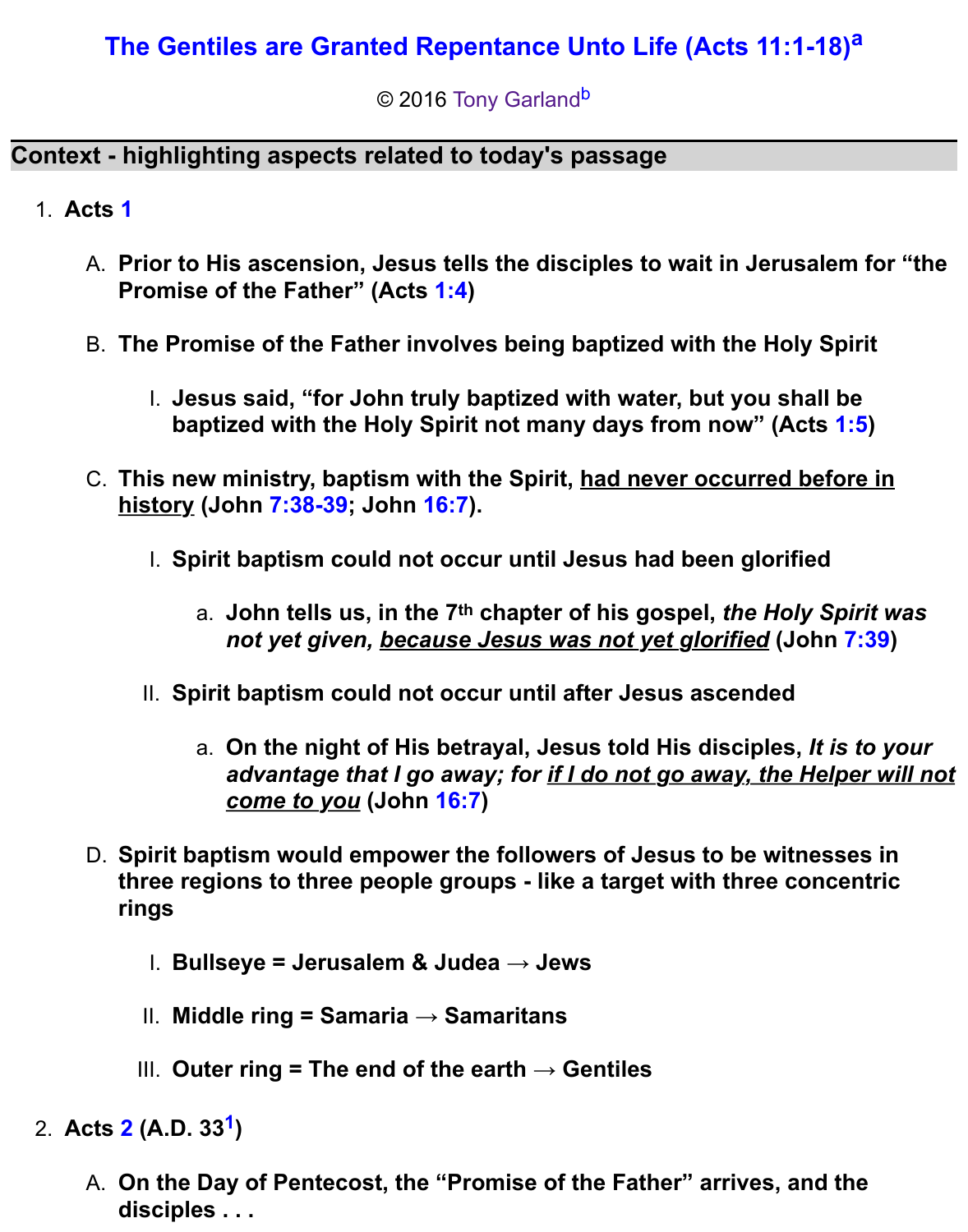- I. **. . . experience miraculous manifestations (Acts [2:2-3\)](http://www.spiritandtruth.org/bibles/nasb/b44c002.htm#Acts_C2V2)**
- II. **. . . are baptized with the Holy Spirit**
- III. **. . . praise God in foreign tongues recognized by visiting Jews from the diaspora (Acts [2:4-12\)](http://www.spiritandtruth.org/bibles/nasb/b44c002.htm#Acts_C2V4)**
- IV. **. . . preach the gospel and thousands of Jews are saved**
- B. **This is the initial fulfilment of the bullseye of the target:** *You shall be witnesses to Me in Jerusalem and in all Judea . . .* **(Acts [1:8a\)](http://www.spiritandtruth.org/bibles/nasb/b44c001.htm#Acts_C1V8)**
- 3. **Acts [8](http://www.spiritandtruth.org/bibles/nasb/b44c008.htm#Acts_C8V1) (3-4 years after Pentecost, A.D. 36-37[2](http://www.spiritandtruth.org/teaching/Acts_by_Tony_Garland/34_Acts_11_1-18/20160110_Acts_11_1-18.html?x=x#below2) )**
	- A. **Philip preaches in Samaria and many Samaritans come to faith (Acts [8:6](http://www.spiritandtruth.org/bibles/nasb/b44c008.htm#Acts_C8V6)[,12\)](http://www.spiritandtruth.org/bibles/nasb/b44c008.htm#Acts_C8V12)**
	- B. **Later, when John and Peter arrive from Jerusalem, Samaritans are baptized with the Spirit by the laying on of hands from the Jews (Acs [8:16-17\)](http://www.spiritandtruth.org/bibles/nasb/b44c008.htm#Acts_C8V16)**
	- C. **This is the initial fulfilment of middle ring of the target:** *You shall be witnesses to Me in . . . Samaria . . .* **(Acts [1:8b\)](http://www.spiritandtruth.org/bibles/nasb/b44c001.htm#Acts_C1V8)**
- 4. **Acts [10](http://www.spiritandtruth.org/bibles/nasb/b44c010.htm#Acts_C10V1)  previous presentation (6 years after Pentecost, A.D. 39[3](http://www.spiritandtruth.org/teaching/Acts_by_Tony_Garland/34_Acts_11_1-18/20160110_Acts_11_1-18.html?x=x#below3) )**
	- A. **God gives Peter a vision indicating that Gentiles should no longer be considered "unclean."**
	- B. **God sends an angel to an Italian soldier, a Gentile by the name of Cornelius —instructing him to send to Joppa for Peter**
	- C. **Peter travels to the house of an Italian soldier named Cornelius and preaches the Gospel**
	- D. **During Peter's message, God Spirit-baptizes the Gentiles who erupt in praise to God speaking in unlearned foreign languages**
	- E. **This was completely unexpected by the Jews**
		- I. *. . . those of the circumcision who believed were astonished, as many as came with Peter, because the gift of the Holy Spirit had been poured out on the Gentiles also* **(Acts [10:45\)](http://www.spiritandtruth.org/bibles/nasb/b44c010.htm#Acts_C10V45)**
	- F. **This is the initial fulfillment of the outer ring of the target:** *You shall be witnesses to Me . . . to the end of the earth* **(Acts [1:8c\)](http://www.spiritandtruth.org/bibles/nasb/b44c001.htm#Acts_C1V8)**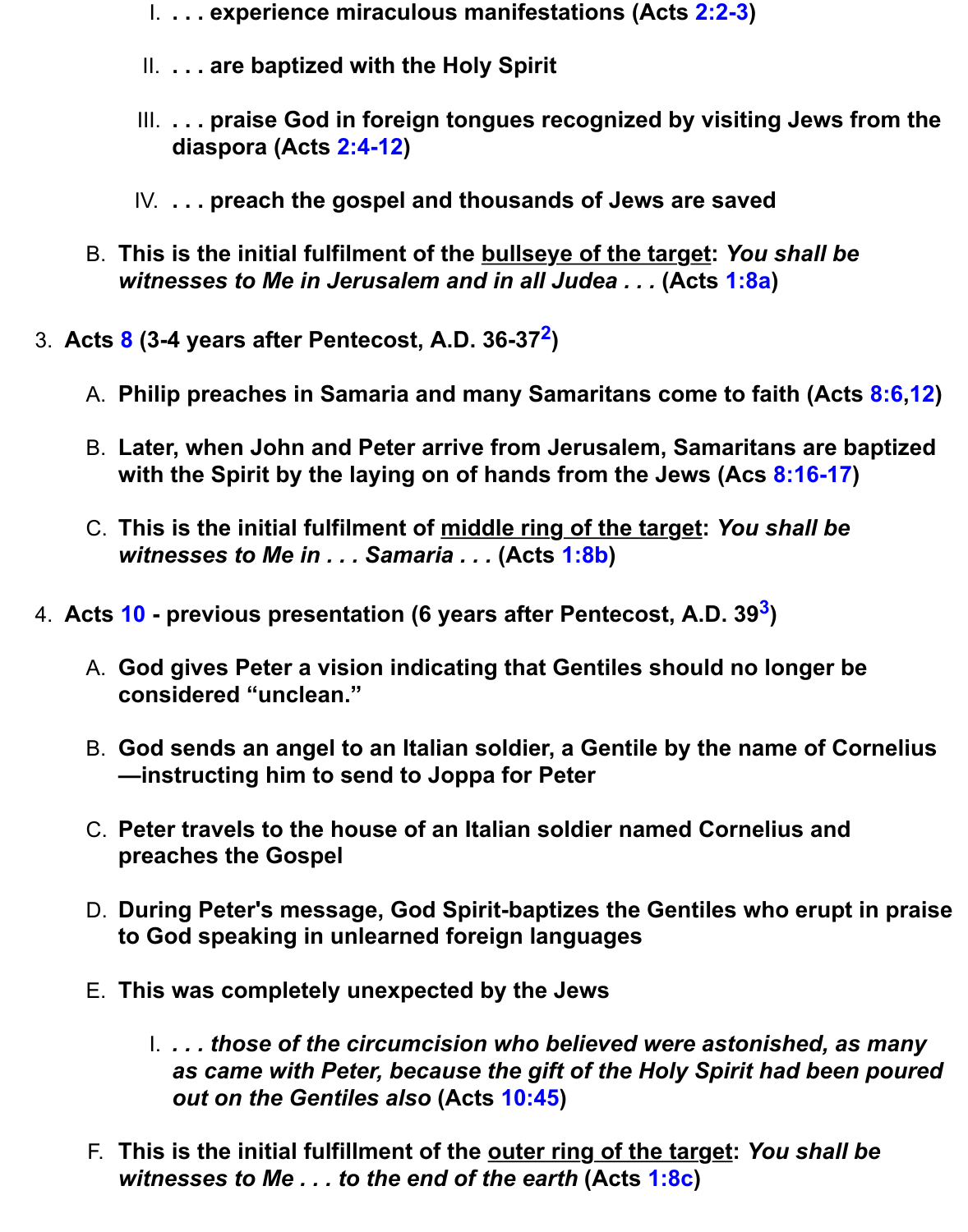### **Passage (Acts [11:1-18\)](http://www.spiritandtruth.org/bibles/nasb/b44c011.htm#Acts_C11V1)**

*Now the apostles and brethren who were in Judea heard that the Gentiles had also received the word of God. [2] And when Peter came up to Jerusalem, those of the circumcision contended with him, [3] saying, "You went in to uncircumcised men and ate with them!" [4] But Peter explained it to them in order from the beginning, saying: [5] "I was in the city of Joppa praying; and in a trance I saw a vision, an object descending like a great sheet, let down from heaven by four corners; and it came to me. [6] When I observed it intently and considered, I saw four-footed animals of the earth, wild beasts, creeping things, and birds of the air. [7] And I heard a voice saying to me, 'Rise, Peter; kill and eat.' [8] But I said, 'Not so, Lord! For nothing common or unclean has at any time entered my mouth.' [9] But the voice answered me again from heaven, 'What God has cleansed you must not call common.' [10] Now this was done three times, and all were drawn up again into heaven. [11] At that very moment, three men stood before the house where I was, having been sent to me from Caesarea. [12] Then the Spirit told me to go with them, doubting nothing. Moreover these six brethren accompanied me, and we entered the man's house. [13] And he told us how he had seen an angel standing in his house, who said to him, 'Send men to Joppa, and call for Simon whose surname is Peter, [14] 'who will tell you words by which you and all your household will be saved.' [15] And as I began to speak, the Holy Spirit fell upon them, as upon us at the beginning. [16] Then I remembered the word of the Lord, how He said, 'John indeed baptized with water, but you shall be baptized with the Holy Spirit.' [17] If therefore God gave them the same gift as He gave us when we believed on the Lord Jesus Christ, who was I that I could withstand God?" [18] When they heard these things they became silent; and they glorified God, saying, "Then God has also granted to the Gentiles repentance to life."*[4](http://www.spiritandtruth.org/teaching/Acts_by_Tony_Garland/34_Acts_11_1-18/20160110_Acts_11_1-18.html?x=x#below4)

#### **To the ends of the Jewish earth?**

- 1. **Rather than rejoicing at the success of Peter's ministry, his fellow Jews contented with him (Acts [11:2-3\)](http://www.spiritandtruth.org/bibles/nasb/b44c011.htm#Acts_C11V2)**
- 2. **Did the Jews initially mis-understand the Great Commission?**
	- A. *Go therefore and make disciples of all the [Jews among the?] nations, baptizing them in the name of the Father and of the Son and of the Holy Spirit* **(Mat. [28:19\)](http://www.spiritandtruth.org/bibles/nasb/b40c028.htm#Mat._C28V19)**
	- B. *And [Jesus] said to them, "Go into all the world and preach the gospel to every [Jewish?] creature."* **(Mark [16:15\)](http://www.spiritandtruth.org/bibles/nasb/b41c016.htm#Mark_C16V15)**
	- C. *Then [Jesus] said to them, "Thus it is written, and thus it was necessary for the Christ to suffer and to rise from the dead the third day, and that repentance and remission of sins should be preached in His name to [the Jews in?] all nations, beginning at Jerusalem* **(Luke [24:46-47\)](http://www.spiritandtruth.org/bibles/nasb/b42c024.htm#Luke_C24V46)**
	- D. *But you shall receive power when the Holy Spirit has come upon you; and*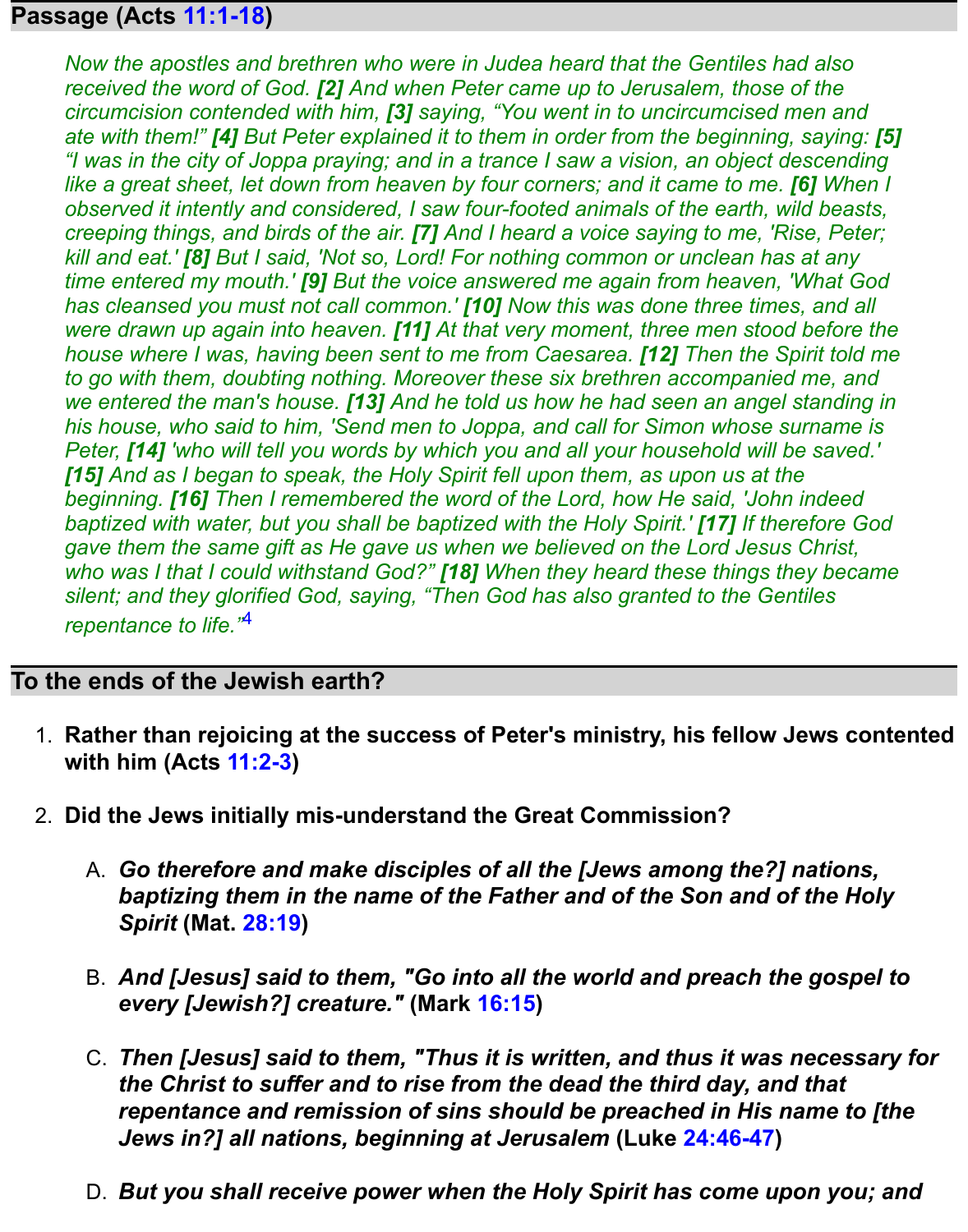*you shall be witnesses to Me [to the Jews?] in Jerusalem, and in all Judea and Samaria, and to the [Jews living in the?] end of the earth* **(Acts [1:8\)](http://www.spiritandtruth.org/bibles/nasb/b44c001.htm#Acts_C1V8)**

- 3. **Next time, we'll see additional evidence this was so**
	- A. *Now those who were scattered after the persecution that arose over Stephen traveled as far as Phoenicia, Cyprus, and Antioch, preaching the word to no one but the Jews only* **(Acts [11:19\)](http://www.spiritandtruth.org/bibles/nasb/b44c011.htm#Acts_C11V19)**

### **At the beginning**

- 1. **A beginning**
	- A. **Peter relates,** *. . . as I began to speak, the Holy Spirit fell upon them, as upon us at the beginning* **(Acts [11:15\)](http://www.spiritandtruth.org/bibles/nasb/b44c011.htm#Acts_C11V15)**
	- B. **Which beginning? The beginning of what, when?**
	- C. **Peter continues,** *Then I remembered the word of the Lord, how He said, 'John indeed baptized with water, but you shall be baptized with the Holy Spirit.'* **(Acts [11:16\)](http://www.spiritandtruth.org/bibles/nasb/b44c011.htm#Acts_C11V16)**
	- D. **About 9 years later, at the Jerusalem counsel, Peter will relate the same events concerning the Holy Spirit coming to the Gentiles, which James will summarize as follows:**
		- I. **"Simon has declared how God at the first visited the Gentiles to take out of them a people for His name" (Acts [15:14\)](http://www.spiritandtruth.org/bibles/nasb/b44c015.htm#Acts_C15V14)**
	- E. **The "beginning" of what? What "first?"**
	- F. **This** *beginning,* **this** *first* **. . .**
		- I. **. . . followed the ascension of Jesus**
		- II. **.. . . began with Spirit baptism**
		- III. **. . . took place on the Day of Pentecost at the initial giving of the Spirit: the Promise of the Father**
- 2. **Why is this important?**
	- A. *FIRST:* **The Church is not found in the Old Testament[7](http://www.spiritandtruth.org/teaching/Acts_by_Tony_Garland/34_Acts_11_1-18/20160110_Acts_11_1-18.html?x=x#below7)**
		- I. **The formation of the Church was yet future in the gospels**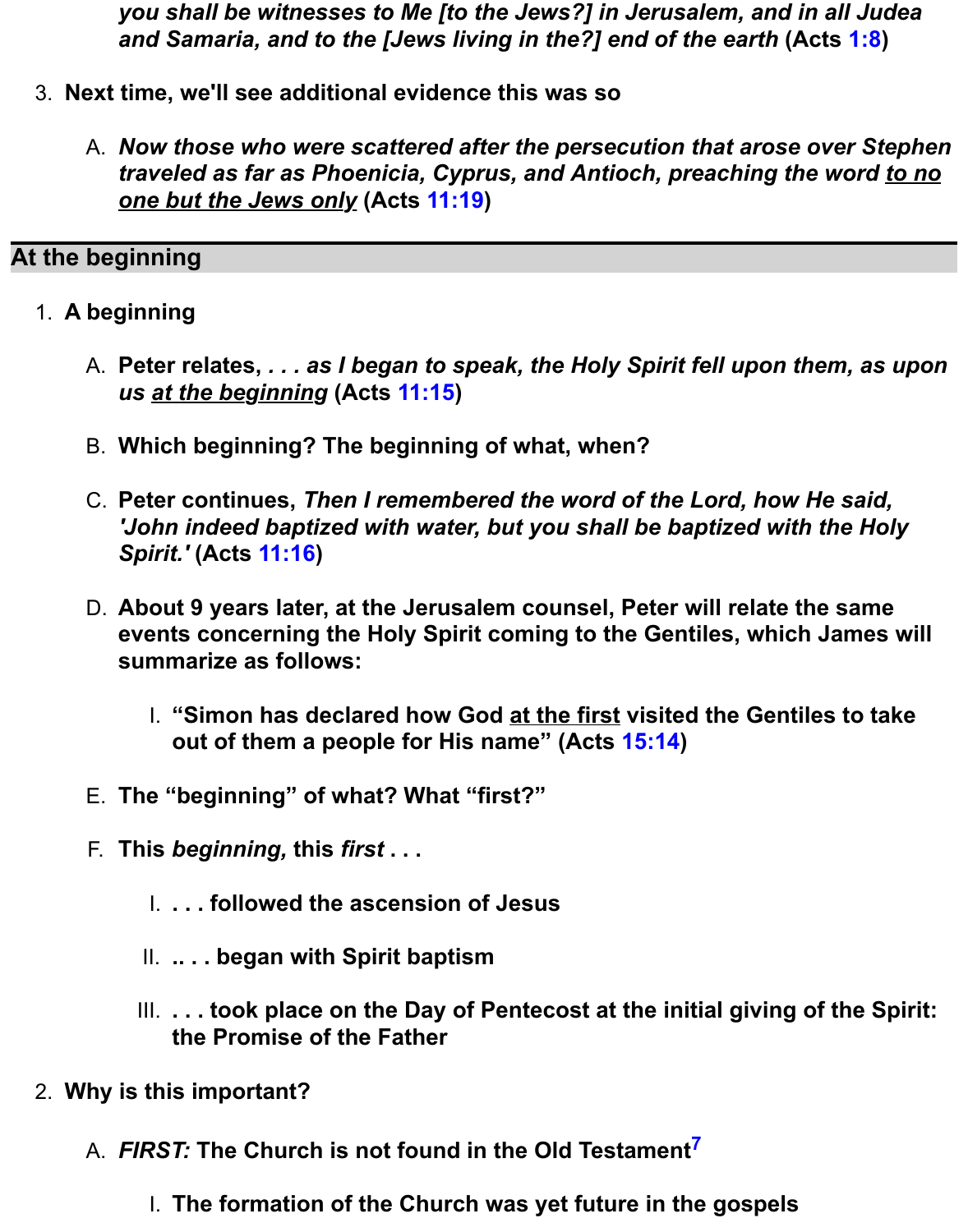- a. **Jesus said,** *. . . on this rock I will build [future tense] My church . . .* **(Mat. [16:18\)](http://www.spiritandtruth.org/bibles/nasb/b40c016.htm#Mat._C16V18)**
- b. **Paul tells us the Church is founded upon the apostles (Eph. [2:20\)](http://www.spiritandtruth.org/bibles/nasb/b49c002.htm#Eph._C2V20) — but there were no apostles in OT times.**
- c. **One will search the OT in vain for any information pertaining to a spiritual body**
	- i. As Dr. Charles Ryrie observes
		- "A concordance examination of the word body indicates that the idea of a body into which redeemed people are placed is nowhere found in the Old Testament. The first occurrences of the [word body in connection with the Body of Christ is in 1Cor. 12:12-](http://www.spiritandtruth.org/bibles/nasb/b46c012.htm#1Cor._C12V12) 25 and the next is in Rom. [12:5.](http://www.spiritandtruth.org/bibles/nasb/b45c012.htm#Rom._C12V5) The remainder occur in Ephesians and Colossians. This further supports the truth that the mystery of the equality of Jews and Gentiles in the one Body of Christ was unknown and unrevealed in the Old Testament."<sup>[8](http://www.spiritandtruth.org/teaching/Acts_by_Tony_Garland/34_Acts_11_1-18/20160110_Acts_11_1-18.html?x=x#below8)</sup>
- II. **Therefore the Church is not the "New Israel"**
	- a. **Promises made to Israel have not be redirected, subsumed in spiritual form by the Church**
- III. **Conversely, the behavior and norms of OT Israel do not provide marching orders for the Church**
	- a. **The Church is led by** *elders***, not priests, nor a leadership style modeled after Moses**
	- b. **The Church does not walking according to OT law**
	- c. **The purpose of the Church is not to impose a theocracy essentially recreating OT Israel—in today's culture**
- B. *SECOND:* **Acts is a transitional book**
	- I. **Acts stands at the crossroads between Jesus on earth in the gospels and Jesus departed to heaven**
	- II. **The literal body of Christ departs**
	- III. **The spiritual body of Christ is formed—the Church (1Cor. [12:13,](http://www.spiritandtruth.org/bibles/nasb/b46c012.htm#1Cor._C12V13)[27;](http://www.spiritandtruth.org/bibles/nasb/b46c012.htm#1Cor._C12V27) Eph. [1:22-23;](http://www.spiritandtruth.org/bibles/nasb/b49c001.htm#Eph._C1V22) Eph. [3:6;](http://www.spiritandtruth.org/bibles/nasb/b49c003.htm#Eph._C3V6) Col. [1:28\)](http://www.spiritandtruth.org/bibles/nasb/b51c001.htm#Col._C1V28)**
	- IV. **The initial coming of the Spirit in a new ministry: Spirit baptism forming**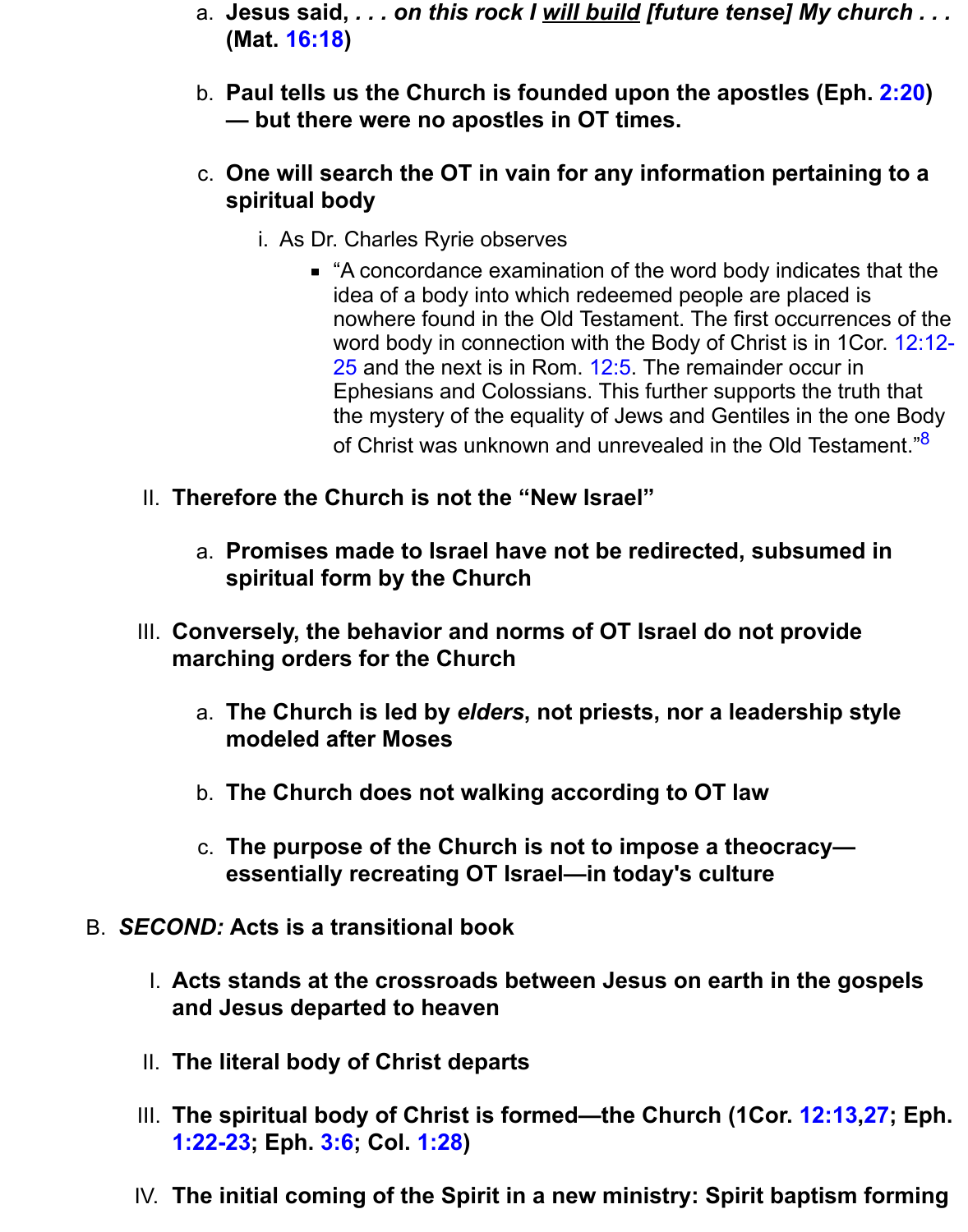#### **the body of Christ which did not exist prior to Pentecost**

### V. **DANGER: assuming our experience today should match what is recorded in Acts — ignoring historical context**

## a. **Acts [2](http://www.spiritandtruth.org/bibles/nasb/b44c002.htm#Acts_C2V1) - Day of Pentecost**

- i. Sound as a mighty rushing wind
- ii. Divided tongues, as of fire, sat upon each one
- iii. Spoke in unlearned bona fide human languages
- iv. Spirit baptism *after* salvation
- v. A unique situation which Peter refers to as "the beginning" and James calls "at the first."

# b. **Acts [8](http://www.spiritandtruth.org/bibles/nasb/b44c008.htm#Acts_C8V1) - Samaritans**

- i. No rushing wind (difference from Acts [2](http://www.spiritandtruth.org/bibles/nasb/b44c002.htm#Acts_C2V1) already!)
- ii. No divided tongues, as of fire (difference from Acts [2](http://www.spiritandtruth.org/bibles/nasb/b44c002.htm#Acts_C2V1) already!)
- iii. Spirit baptism *after* salvation (Acts [8:12-16\)](http://www.spiritandtruth.org/bibles/nasb/b44c008.htm#Acts_C8V12)
- iv. Inference: spoke in unlearned bona fide human languages
	- An inference: what did Simon see, how did they know the Spirit [was given when they laid hands on the Samaritans? Acts 8:17-](http://www.spiritandtruth.org/bibles/nasb/b44c008.htm#Acts_C8V17) 19)

## c. **Acts [10](http://www.spiritandtruth.org/bibles/nasb/b44c010.htm#Acts_C10V1) - Gentiles**

- i. No rushing wind (difference from Acts [2\)](http://www.spiritandtruth.org/bibles/nasb/b44c002.htm#Acts_C2V1)
- ii. No divided tongues, as of fire (difference from Acts [2\)](http://www.spiritandtruth.org/bibles/nasb/b44c002.htm#Acts_C2V1)
- iii. Spoke in unlearned bona fide human languages
- iv. Spirit-baptism *simultaneous with* salvation (difference from Acts [8](http://www.spiritandtruth.org/bibles/nasb/b44c008.htm#Acts_C8V1) already!)

## d. **Salvation Today**

- i. Among those who insist on seeking Spirit-baptism as a second work today
	- Traveling to Jerusalem to tarry is not deemed necessary (nor did they in Acts  $8, 10,$  $8, 10,$  or  $19$ ) — why not?
	- None produce the miraculous manifestations of Spirit-baptism as recorded in Acts — why not?
		- $\circ$  No mighty rushing wind (ala Acts [2\)](http://www.spiritandtruth.org/bibles/nasb/b44c002.htm#Acts_C2V1)
		- $\circ$  No divided tongues, as of fire (ala Acts [2\)](http://www.spiritandtruth.org/bibles/nasb/b44c002.htm#Acts_C2V1)
		- No speaking in unlearned bona fide human languages (ala Acts [2,](http://www.spiritandtruth.org/bibles/nasb/b44c002.htm#Acts_C2V1) [10,](http://www.spiritandtruth.org/bibles/nasb/b44c010.htm#Acts_C10V1) [19,](http://www.spiritandtruth.org/bibles/nasb/b44c019.htm#Acts_C19V1) and possibly 8)
- ii. Today, the gospel is mainly being preached to *the end of the earth*—to the mass of non-Jewish nations—as we are here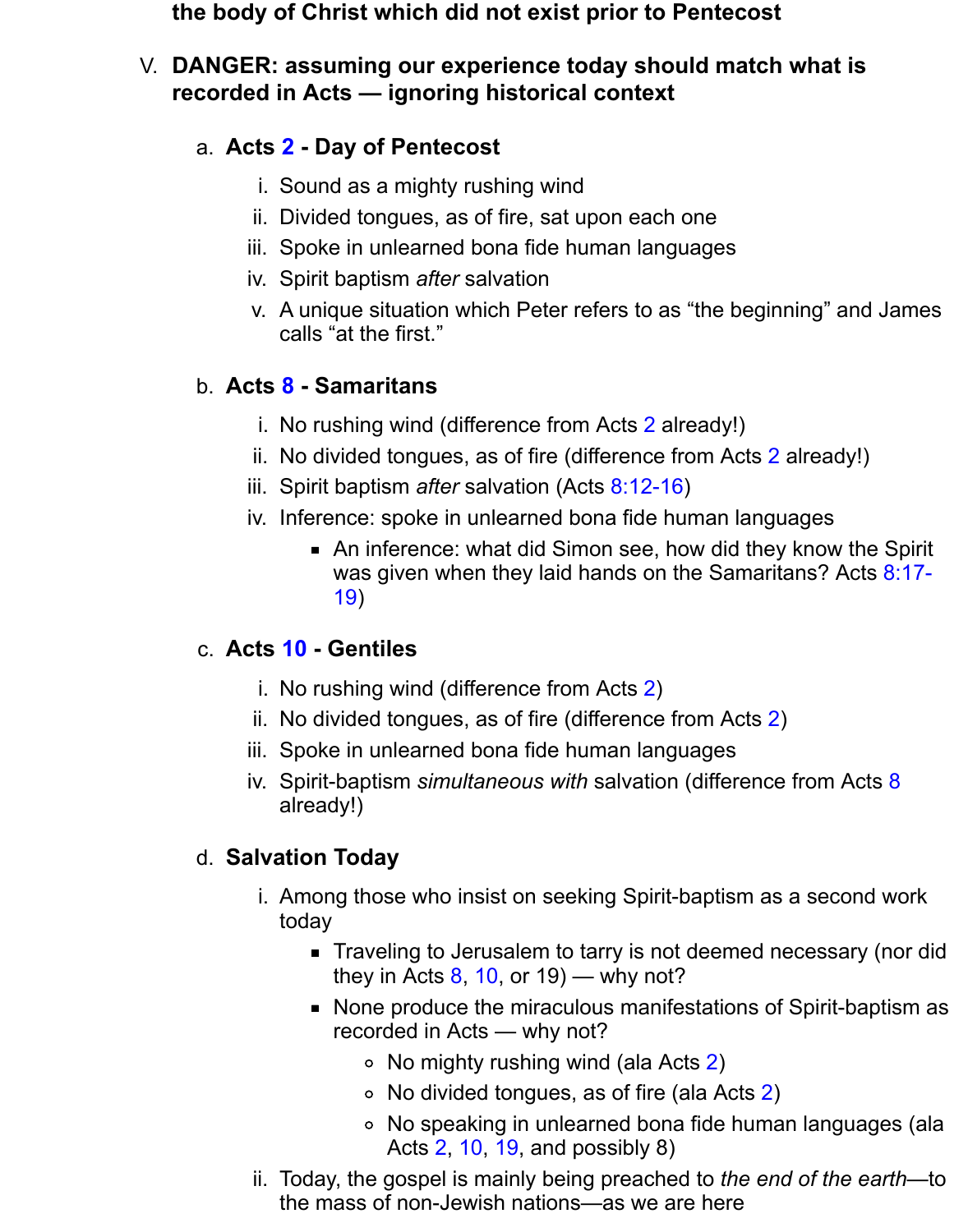- If we were to look for a pattern to emulate in the book of Acts, we should be looking to Acts [10,](http://www.spiritandtruth.org/bibles/nasb/b44c010.htm#Acts_C10V1) rather than Acts [2,](http://www.spiritandtruth.org/bibles/nasb/b44c002.htm#Acts_C2V1) as our model
	- o What do we see in Acts [10?](http://www.spiritandtruth.org/bibles/nasb/b44c010.htm#Acts_C10V1)
	- Cornelius and his household experienced Spirit-baptism at the same moment they believed — why shouldn't we?
- iii. Why this continual and erroneous teaching of the need to seek a "second work" of Spirit baptism after having come to faith in our day?
	- **I** maintain it is evidence of our failure to understand and appreciate the historical context of the book of Acts
		- Jesus *has been glorified*, the Holy Spirit *has been given* (John [7:39\)](http://www.spiritandtruth.org/bibles/nasb/b43c007.htm#John_C7V39)
		- Jesus *has ascended* and sent the Holy Spirit (John [16:7\)](http://www.spiritandtruth.org/bibles/nasb/b43c016.htm#John_C16V7)
		- The foundation of the Church *has already* been laid

## **Religion doesn't save**

- 1. **Peter relates the words of the angel who had been sent to Cornelius**
	- A. **The angel said,** *Send men to Joppa, and call for Simon whose surname is Peter, who will tell you words by which you and all your household will be saved* **(Acts [11:13](http://www.spiritandtruth.org/bibles/nasb/b44c011.htm#Acts_C11V13) cf. Acts [10:6\)](http://www.spiritandtruth.org/bibles/nasb/b44c010.htm#Acts_C10V6)**
	- B. **Cornelius . . .**
		- I. **. . . was a devout man (Acts [10:2\)](http://www.spiritandtruth.org/bibles/nasb/b44c010.htm#Acts_C10V2)**
		- II. **. . . gave alms generously to the people (Acts [10:2\)](http://www.spiritandtruth.org/bibles/nasb/b44c010.htm#Acts_C10V2)**
		- III. **. . . prayed to God always (Acts [10:2\)](http://www.spiritandtruth.org/bibles/nasb/b44c010.htm#Acts_C10V2)**
	- C. **Even so, Cornelius was lost!**
		- I. **If Cornelius had died prior to Peter's arrival he would have been one of many religious people throughout history who have walked through the wide gate, along the broad way, which Jesus warned leads to destruction (Mat. [7:13\)](http://www.spiritandtruth.org/bibles/nasb/b40c007.htm#Mat._C7V13)**
		- II. **A WAKE-UP CALL: religious works cannot save!**
		- III. **Devotion, philanthropy, devotion to prayer—will not get anyone into heaven.**
- 2. **Cornelius had all this, but still there were** *words* **by which he and his household needed to be saved**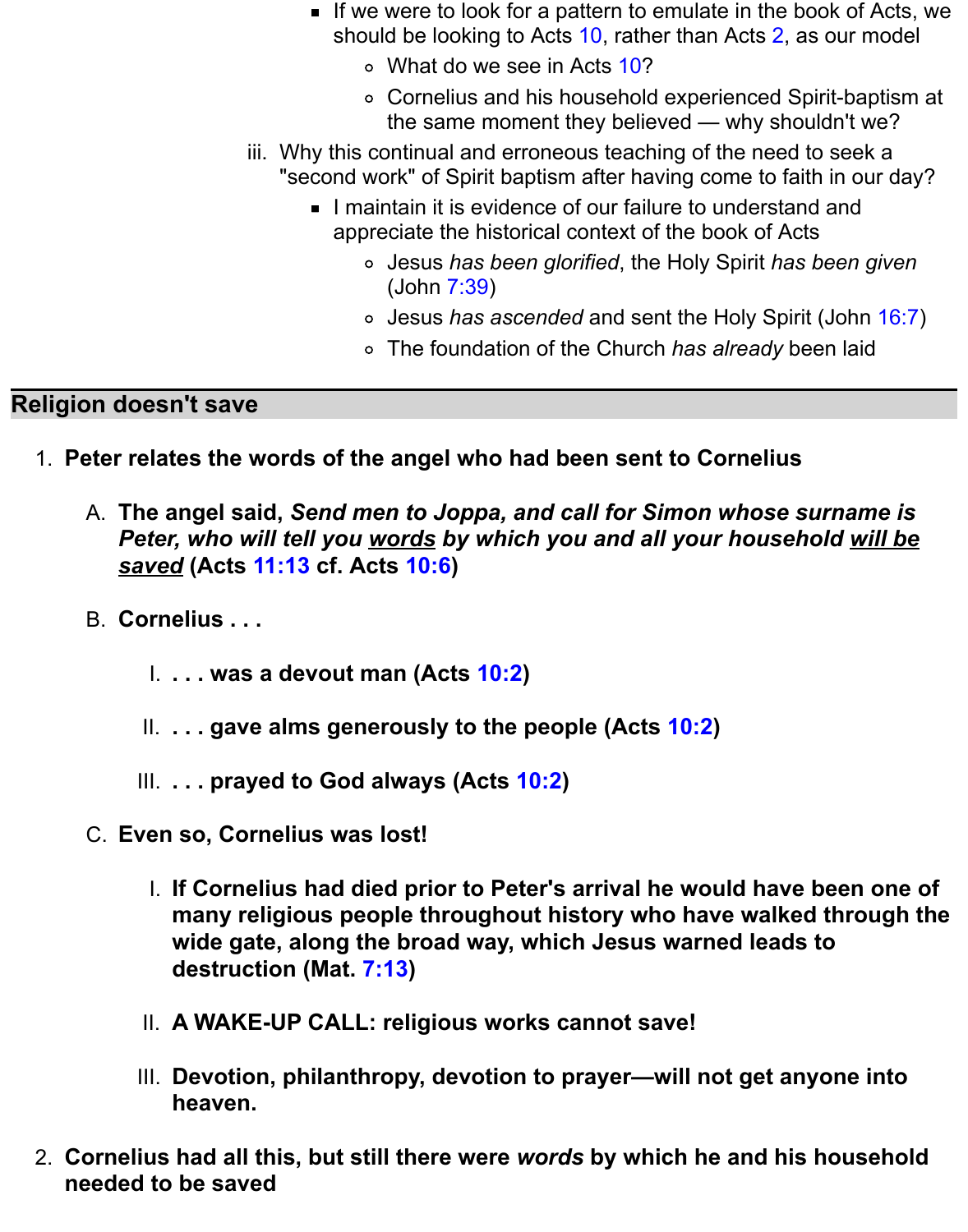- A. **But which words?**
- B. **Peter's message in Acts [10](http://www.spiritandtruth.org/bibles/nasb/b44c010.htm#Acts_C10V1) stretches from verse 34 through 43 there are numerous things that are said**
- C. **How can we know the key?**
- D. **The Holy Spirit gives us the key: at what point does the Holy Spirit interrupt Peter?**
- E. **When does the Spirit imply, "that's enough words, Peter!"?**
- F. **Following verse 43—the last verse Peter speaks before the Spirit falls:** *To Him [Jesus] all the prophets witness that, through His name, whoever believes in Him will receive remission of sins* **(Acts [10:43\)](http://www.spiritandtruth.org/bibles/nasb/b44c010.htm#Acts_C10V43)**
- 3. **Salvation . . .**
	- A. **. . . is not attained through devotion**
	- B. **. . . is not earned by giving**
	- C. **. . . is not granted from God in response to lengthy prayer**
	- D. **. . . requires the remission of our sins!**
	- E. **. . . is a free gift received by trusting in the atoning sacrifice of Jesus on the cross to pay for our sins.**
	- F. **. . . requires sinless perfection—which can only be attained by trusting in the merit of the perfect Lamb of God** *Who takes away the sin of the world* **(John [1:29,](http://www.spiritandtruth.org/bibles/nasb/b43c001.htm#John_C1V29)[36\)](http://www.spiritandtruth.org/bibles/nasb/b43c001.htm#John_C1V36)**



[SpiritAndTruth.org Scan Code](http://www.spiritandtruth.org/)<sup>[c](http://www.spiritandtruth.org/teaching/Acts_by_Tony_Garland/34_Acts_11_1-18/20160110_Acts_11_1-18.html?x=x#c2)</sup>